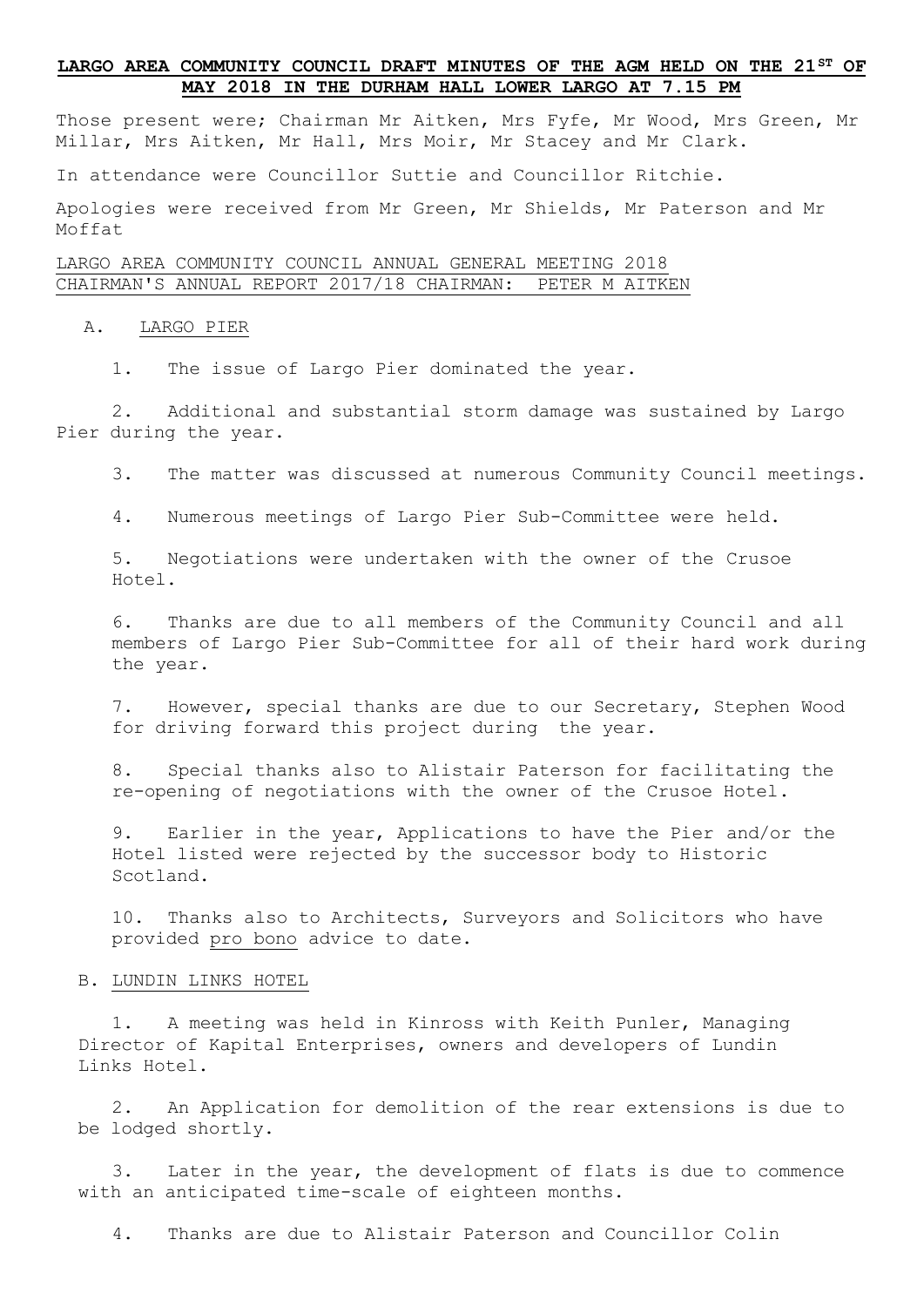Davidson for facilitating the meeting with Kapital Enterprises in Kinross.

C. SILVERBURN

1. Brian Robertson, Chair, Management & Regeneration, Silverburn Park gave a presentation to the Community Council outlining the plans for the development of Silverburn.

2. The Project is proposed to be carried out in two phases subject to grant funding.

3. Since then Silverburn House has been destroyed by fire.

#### D. DUMBARNIE GOLF COURSE

1. A Presentation was made to the Community Council by the Agents for the developers of Dumbarnie Golf Course.

2. The proposal was for a "pay per play" golf course at Dumbarnie Links.

3. The meeting was well attended and there was a lively question and answer session following the presentation.

4. Planning Consent has now been granted.

# E. TELECOM MAST, LUNDIN LINKS

1. There was a consultation on a proposed telecom mast at the following locations, namely:-

(a) Mercury Motors, Lundin Links.

(b) Telephone Exchange, Cupar Road, Lundin Links.

2. There were numerous objections from local residents to both sites.

3. The Community Council provided a forum for discussion by the community on both sites.

4. Ultimately, the proposed site at Mercury Motors, Lundin Links was not pursued and it transpired that the height of the mast did not require a Planning Application at the Telephone Exchange, Cupar Road, Lundin Links.

### F. WIND TURBINES IN LARGO BAY

1. A Presentation was made to the Community Council regarding the proposed development of wind turbines in Largo Bay.

2. The presentation was well attended, and the presentation was followed by a valuable question and answer session.

3. Concerns related to the visual impact, onshore infrastructure,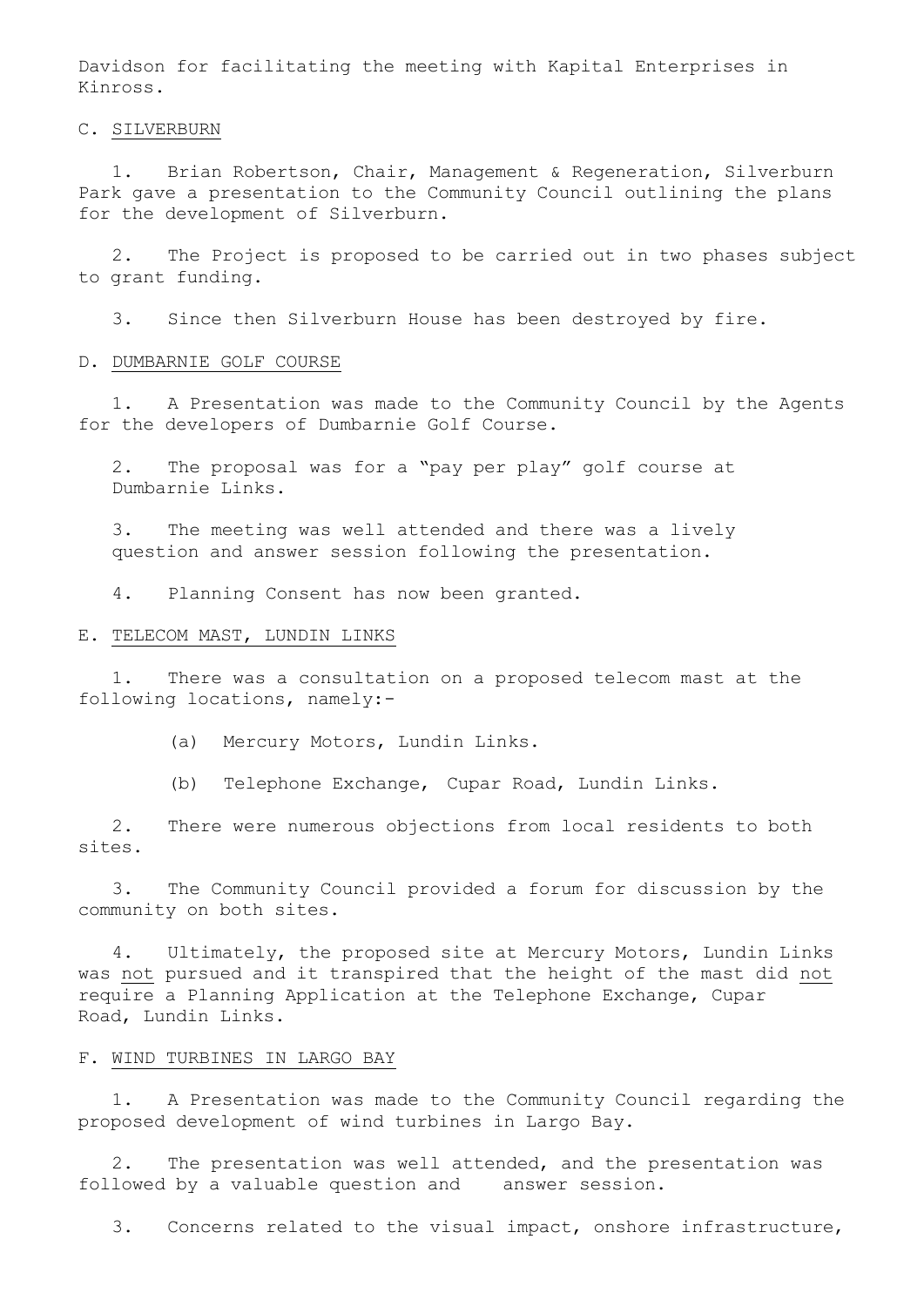employment and fishing.

### G. FOOT BRIDGE, MILL WYND, LUNDIN LINKS

1. The foot bridge at Mill Wynd, Lundin Links was closed due to safety concerns.

2. The Engineers consulted by Fife Council proposed a new bridge at a cost of £75,000.

3. The Army Engineers consulted by the Community Council recommended repairs to the two piers and the bridge at much reduced cost.

4. Ultimately, Fife Council have decided to repair the two piers and to construct a kit bridge on site in order to reduce the cost of from in the region of £75,000 to in the region of £25,000.

5. Inspection of the piers awaits SEPA consent.

### H. PLAYPARK

1. There was a presentation to the Community Council regarding the proposed relocation of the play park from the north common to the south common by:-

(a) Jan Kerr.

(b) Louise Honeyman.

2. Fife Council lease the current play park site from the Bowling Club on the north side of the access road to the Sports Club and wish to relocate to their own land on the south side of the access road to the Sports Club prior to incurring expense on improvements to the play park.

3. The improvements are to include disabled facilities particularly for users of Homelands.

I. LARGO HOUSE

1. Alistair Sutton made a presentation to the Community Council of the proposals for Largo House.

2. A steering group has been set up by Alistair Sutton to look into the feasibility of the project.

#### J. SPEED RESTICTION MEASURES, LUNDIN LINKS & UPPER LARGO

1. Councillor Colin Davidson made a presentation to the Community Council regarding this issue.

2. The meeting was well attended and there was a lively debate on this issue.

3. In particular, concerns were expressed about speed cushions on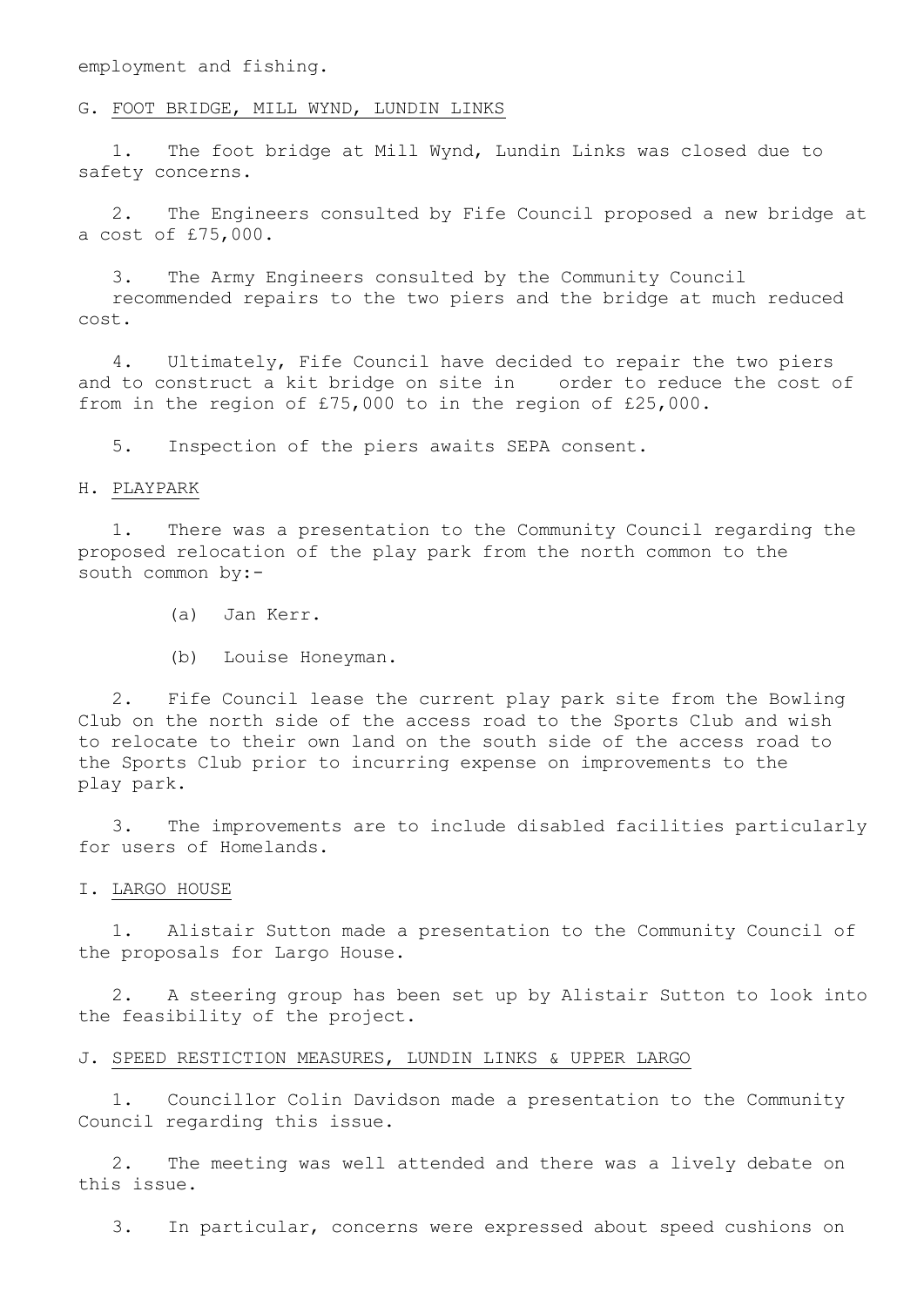the steep gradients in the centre of Lundin Links.

4. The Community Council are to be consulted again by Fife Council prior to introducing speed restriction measures and the Community Council in turn will again consult the Community in public meeting.

### K. BLUE FLAG BEACH/DESIGNATED BATHING AREA

1. Matt Allan, Lundin Links made a short presentation to the Community Council on this issue.

2. The meeting was well attended and a number of questions were raised.

3. Concerns were raised regarding the sewage outfall at Largo Beach.

4. It was agreed that any application should include the beach both to the north and south of the harbour.

5. It was agreed to seek better water quality with a view to having the beach designated as a blue flag beach/designated bathing area.

## L. CO-OPTIONS/COMMUNITY COUNCIL/RETIRAL/ELECTIONS

1. The following were co-opted to the Community Council during the year:-

- (a) Geoff Hall.
- (b) Melonie Moir.

2. The Chairman and the Community Council were delighted to welcome the two new co-opted members to the Community Council.

3. During the year, Morris Wilson retired as a member of the Community Council and tribute was paid to him for his service to the Community Council.

4. The Chairman urged members of the Community Council to stand again for re-election in order to ensure a quorum in order to ensure that the Community Council continue in existence.

5. The Chairman and Secretary urged public spirited members of the public to stand for election to the Community Council to ensure the continued existence of the Community Council.

6. The Chairman reminded the Community Council that the Community Council had almost ceased to exist at the last election due to lack of support.

### M. REMEMBRANCE SUNDAY

1. Wreaths were laid by the Chairman and Vice-Chairperson on behalf of Largo Area Community Council at the Remembrance Day Service for